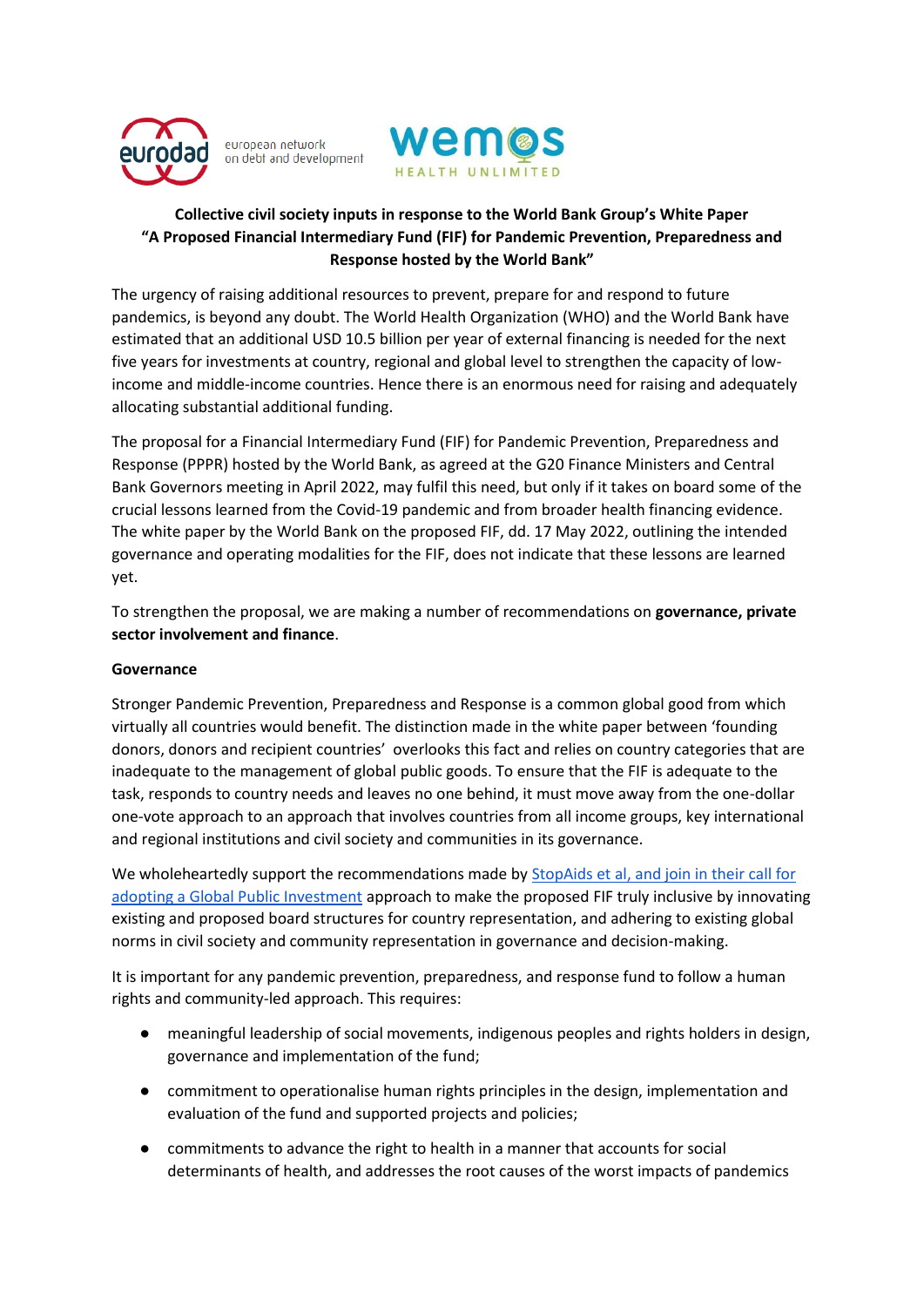including poverty, inequality, environmental degradation, climate change and corporate capture;

● requirements to assess – in collaboration with directly affected communities – the human rights implications of financing, including conducting ex ante human rights due diligence and risk assessments at a fund level and at the sub-project level.

### **Private sector**

In answer to the white paper question, on whether the FIF should "[…] *include eligibility for financing private sector activities and if so, which implementing entities should be engaged for this purpose (FIFs primarily fund such activities through the private sector arms of MDB groups)"*, we believe that it should **not**, as this would draw away scarce resources from the public sector at a time when strengthening the public sector should be a priority. The Covid-19 pandemic has made more clear than ever that a strong public health system is the single most important factor to guarantee an effective and just response to health emergencies, including pandemics.

There is also growing evidence that primary healthcare and health system strengthening, which are at the centre of pandemic preparedness and response, should rely primarily on public financing and delivery. As noted by the Lancet Global Health Commission, in low-income countries, where private providers are predominantly informal and the government has insufficient resources to implement effective strategic purchasing and oversight, it is strategic to start by providing good quality and affordable services in the public sector. $1$ 

We must note that the white paper is not clear on what "including eligibility for financing private sector activities" means in the context of the proposed FIF. If this means creating a structure which is akin to the World Bank's Private Sector Window, or any other type of activity that transfers funds to private healthcare providers, insurers and Public-Private Partnerships (PPPs), we strongly advise against it.

While many multilateral development banks and global health initiatives already focus on private sector activities, the track record of such initiatives is controversial. Experiences with private sector arms of MDB groups, such as the World Bank's International Finance Corporation (IFC) have raised several concerns, particularly when it comes to its financial additionality, its operations in social sectors and its poor track record of protecting local communities.<sup>2</sup> For instance, the IDA/IFC Private Sector Window has been criticised by civil society for bringing little development additionality.<sup>3</sup> In the health sector, it has been used to invest in high-end private healthcare providers and private healthcare insurers, which are likely to hamper, rather than support, universal and equitable access to care. We want to avoid repeating the same mistakes.

With regards to Public-Private Partnerships (PPPs), evidence of the use of PPPs in health shows that these don't fulfil the benefits for which they are adopted and are often far more expensive for

- <sup>2</sup> [https://www.oxfam.org/en/press-releases/ifc-found-negligent-preventing-harm-indigenous-communities](https://www.oxfam.org/en/press-releases/ifc-found-negligent-preventing-harm-indigenous-communities-guatemala)[guatemala](https://www.oxfam.org/en/press-releases/ifc-found-negligent-preventing-harm-indigenous-communities-guatemala)
- <sup>3</sup> [https://www.eurodad.org/private\\_sector\\_window\\_ida20\\_development\\_impact](https://www.eurodad.org/private_sector_window_ida20_development_impact);
- [https://www.wemos.nl/wp-content/uploads/2021/09/Wemos\\_Position-paper-on-the-IDA20-policy](https://www.wemos.nl/wp-content/uploads/2021/09/Wemos_Position-paper-on-the-IDA20-policy-framework-from-a-health-perspective_Sept-2021.pdf)[framework-from-a-health-perspective\\_Sept-2021.pdf](https://www.wemos.nl/wp-content/uploads/2021/09/Wemos_Position-paper-on-the-IDA20-policy-framework-from-a-health-perspective_Sept-2021.pdf)

<sup>1</sup> [https://www.thelancet.com/pdfs/journals/langlo/PIIS2214-109X\(22\)00005-5.pdf](https://www.thelancet.com/pdfs/journals/langlo/PIIS2214-109X(22)00005-5.pdf)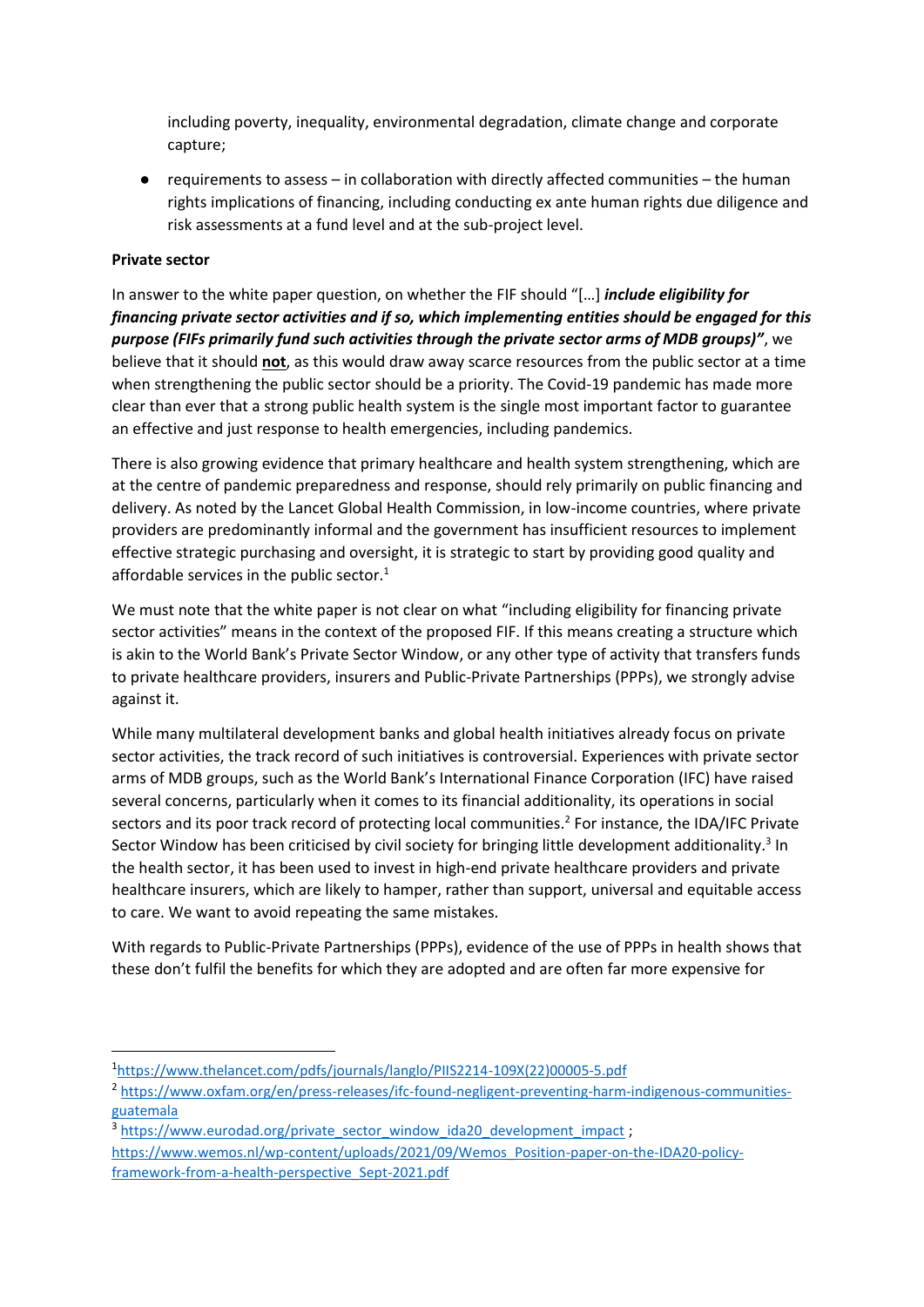governments than public procurement, do not align with the most urgent medical needs and they seem to exacerbate barriers to access for poor populations.<sup>4</sup>

We are aware that the private (healthcare) sector has a role and responsibilities in times of emergency, and should take part in infectious disease surveillance, research and response. However, public health authorities hold responsibility for effective governance and regulation of the private sector. Public health authorities may or may not, depending on the context, need financial and technical support to do that. But the FIF should not represent an opportunity to finance private healthcare, which is why we advise against the involvement of private sector arms of multilateral development banks.

Our concerns are grounded in evidence showing that some sections of the private sector, including those potentially involved in PPPR, such as the food, pharma, energy, and tech sectors, are well placed to profit from pandemics and the suffering of others<sup>5</sup>. For example, the pandemic has created 40 new pharmaceutical billionaires, profiting from the monopolies their companies hold over vaccines, treatments, tests, and personal protective equipment. Most of this personal fortune was created thanks to billions in public funding – for instance, from R&D grants and procurement.<sup>6</sup>

Finally, we see a potential role for (local) private companies to increase manufacturing in countries that rely on imports of healthcare products (such as vaccines, medicines, and equipment). However, this requires the oversight from regulating authorities such as the WHO to ensure affordable and sustainable manufacturing, tech transfer and increased sovereignty and self-reliance (as with the WHO's mRNA Hub). These processes should not be placed under the responsibility of private sector windows of multilateral development banks. Furthermore, it should go hand in hand with easing the intellectual property regime, to ensure availability and affordability of any goods manufactured and make public interests prevail over commercial profits.

#### **Finance**

#### *Additionality and replenishment*

The white paper asks about the relative merits of regular versus ad hoc replenishments. We believe that either form of replenishment risks competition with other funds and is unlikely to bring about the desired additionality to Official Development Assistance. The Covid-19 pandemic has shown once more that charity is running short in terms of quantity and quality of resources. Relying on replenishments and charity, the proposed FIF would maintain a charity model that has proven unsustainable and unfit for raising and equitably allocating resources, both for prevention and in times of crisis.

The estimated funding gap of USD 10.5 billion per year may sound like a lot but is in fact a conservative estimate. It is based on the assumptions that low-income countries and middle-income countries currently allocate 3% of their health spending to PPR and that these levels can be maintained in the coming period (in which countries are under heavy pressure to consolidate public budgets), and that 25% of priority needs at global and regional level are covered by existing institutions and funding avenues. Although the paper emphasises that funding for the FIF should be additional to Official Development Assistance, it does not in any way indicate how such additionality

<sup>4</sup> Wemos, "Risky Business. Position paper on promotion of Public-Private Partnerships in Healthcare", March 202[1 https://www.wemos.nl/wp-content/uploads/2021/03/Wemos\\_Risky-Business-Position-Paper-in-the-](https://www.wemos.nl/wp-content/uploads/2021/03/Wemos_Risky-Business-Position-Paper-in-the-Promotion-of-PPPs-in-Healthcare_March-2021.pdf)[Promotion-of-PPPs-in-Healthcare\\_March-2021.pdf](https://www.wemos.nl/wp-content/uploads/2021/03/Wemos_Risky-Business-Position-Paper-in-the-Promotion-of-PPPs-in-Healthcare_March-2021.pdf)

<sup>5</sup> Oxfam Media Briefing, Profiting from Pain, 23 May 2022

<sup>6</sup> Oxfam Media Briefing, Profiting from Pain, 23 May 2022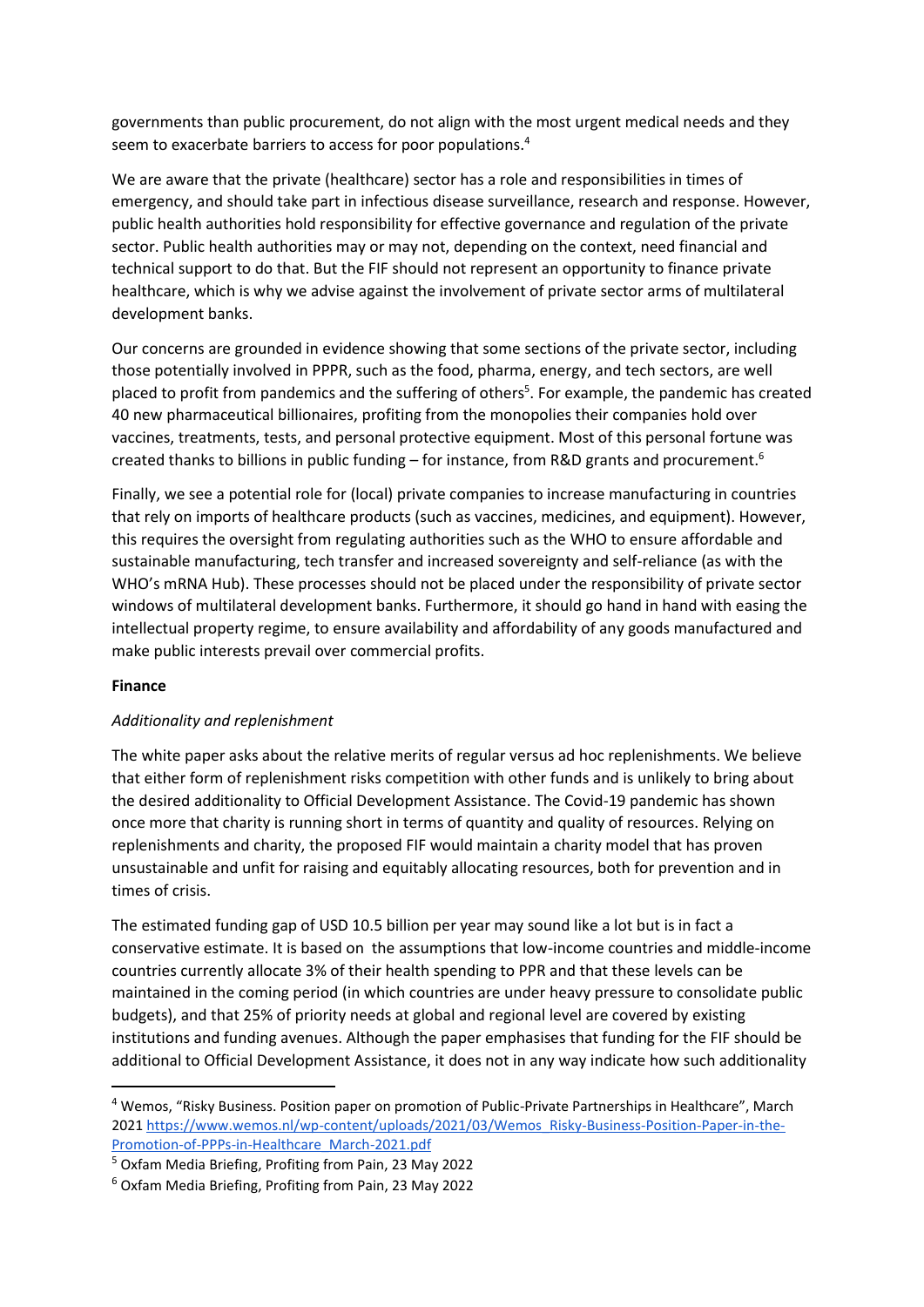will be realised. No mention is made of how either form of replenishment risks to compete with replenishments for other funds (GFATM, GFF, IDA, to name a few).

To get the FIF started, multi-year contributions will be needed, likely to be at least partly funded from Official Development Assistance. For sustainable and equitable future funding we recommend incorporating the principles of global public investment and chart out a path towards a system of pre-agreed and equitable contributions.

## *Role of multilateral development banks and World Bank*

The FIF's dependence on multilateral development banks as intermediary entities and being hosted by the World Bank could create barriers for it to be democratic and accountable. Researchers<sup>7</sup> have found issues<sup>8</sup> with the World Bank<sup>9</sup> and other development banks' Covid-19 response over the last two years. These include gaps in transparency, accountability and participation; undresse[d cases of](https://rightsindevelopment.org/unhealthy-silence/)  [reprisals](https://rightsindevelopment.org/unhealthy-silence/) against frontline workers in the Covid response;<sup>10</sup> and corruption and corporate capture in development bank funded projects.

Given the concerns about development banks' performance during the Covid-19 pandemic, we recommend conducting an independent audit of where development banks' money went and what impact it had on the ground for directly affected communities. Development banks must also remedy the projects that excluded marginalised groups, where funds were pilfered, or where living beings and the planet were harmed, before they are given a bigger role in future pandemic related work.

Only after the World Bank and other development banks have shown meaningful accountability should they be considered for a bigger role to address pandemic prevention, preparedness and response. In the meantime, any arrangements that provide a larger role for the World Bank or other development banks should be implemented on a temporary basis, contingent on a satisfactory independent audit of their performance during the Covid-19 pandemic. In the medium and long term, preference should be given to UN agencies as implementing agencies.

Endorsed by:

## *Organizational endorsements*

ACCESS Coalition Accountability Counsel ACHEST (African Centre Global Health & Social Transformation) Arab Watch Coalition Bank Information Center (BIC) Both ENDS Bretton Woods Project

 $<sup>7</sup>$  See online library of over 35 case studies and reports about human rights impacts of development banks'</sup> Covid-19 response from around the world:<https://rightsindevelopment.uwazi.io/en/>

<sup>&</sup>lt;sup>8</sup> See "Missing Receipts: Where did International Financial Institutions' Covid-19 funding go?" (2022), an overview report pulling out key trends identified by +20 organisations globally in 16 countries documenting COVID-19 relief financed by development bank[: https://rightsindevelopment.org/missing-receipts/](https://rightsindevelopment.org/missing-receipts/)

<sup>&</sup>lt;sup>9</sup> Eurodad, "The policy Lending Doctrine. Development Policy Financing in the World Bank Covid-19 response", 29 September 2021 https://www.eurodad.org/the\_policy\_lending\_doctrine

<sup>&</sup>lt;sup>10</sup> See "Unhealthy silence: Development banks' inaction on retaliation during COVID-19" (2021), available online at<https://rightsindevelopment.org/unhealthy-silence/>